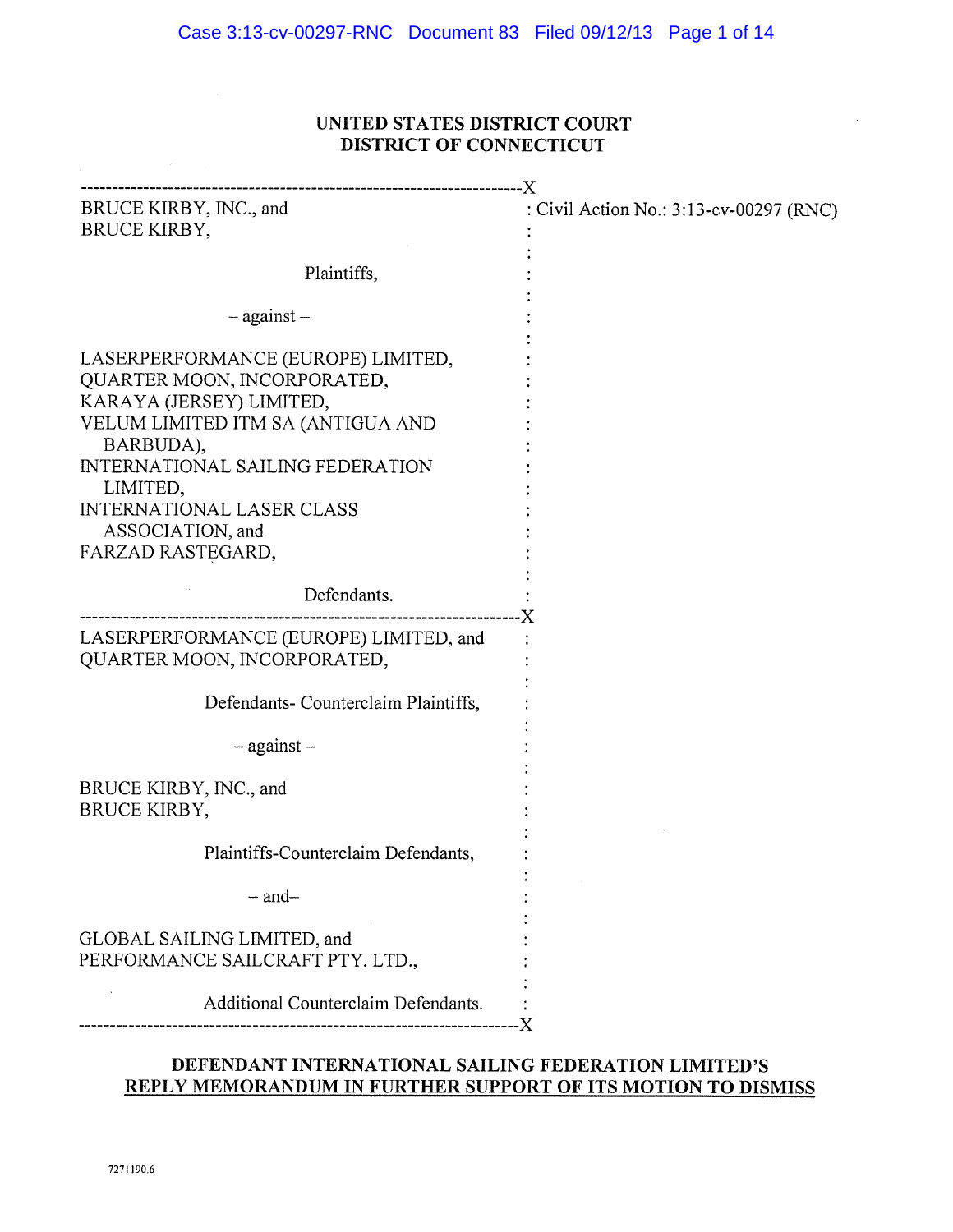# TABLE OF CONTENTS

|           | Page                                                                          |  |
|-----------|-------------------------------------------------------------------------------|--|
|           |                                                                               |  |
| A.        | Conn. Gen. Stat. Section 33-929 Does Not Provide Jurisdiction Over ISAF       |  |
| 1.        | ISAF Does Not Produce, Manufacture, or Distribute Any Goods In Connecticut  1 |  |
| 2.        |                                                                               |  |
| B.        |                                                                               |  |
| 1.        |                                                                               |  |
| 2.        |                                                                               |  |
| C.        |                                                                               |  |
|           |                                                                               |  |
| A.        |                                                                               |  |
| <b>B.</b> |                                                                               |  |
| C.        |                                                                               |  |
| D.        |                                                                               |  |
|           |                                                                               |  |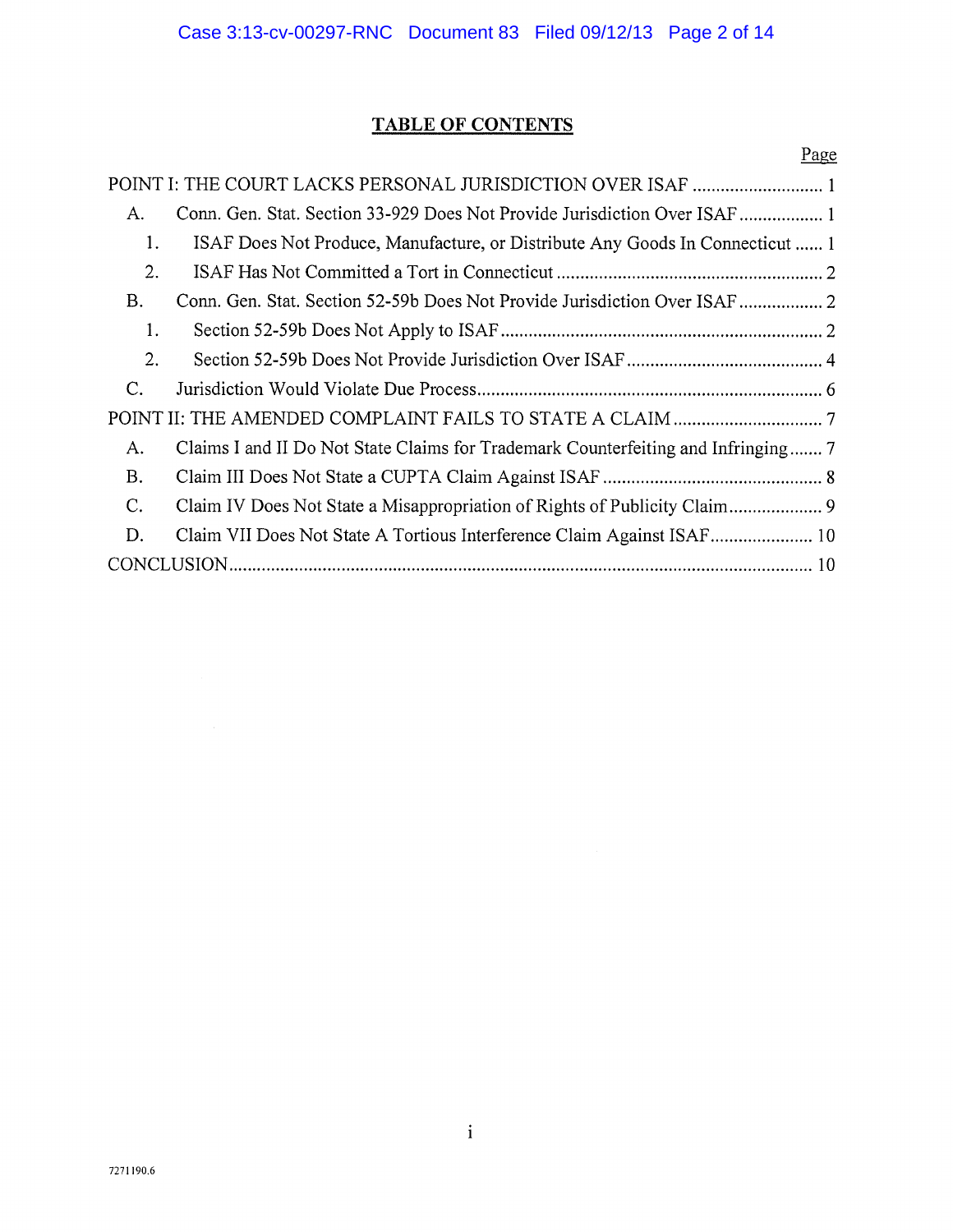# TABLE OF AUTHORITIES

| <b>CASES</b>                                                         |
|----------------------------------------------------------------------|
| 1-800 Contacts, Inc. v. WhenU.com, Inc.,                             |
| A Slice of Pie Prods. v. Wayans Bros. Entmt.,                        |
| Am. Wholesalers Underwriting Ltd. v. Am. Wholesale Ins. Group. Inc., |
| Amerbelle Corp. v. Hommel,                                           |
| Appleton v. Bd. of Educ.,                                            |
| Ashcroft v. Iqbal,                                                   |
| Bank of Babylon v. Quirk,                                            |
| Bross Utils. Serv. Corp v. Aboubshait,                               |
| Burkert v. Petrol Plus of Naugatuck, Inc.,                           |
| Goins v. JBC & Assocs., PC,                                          |
| Indiaweekly.com, LLC v. Nehaflix.com,                                |
| Inset Systems, Inc. v. Instruction Set, Inc.,                        |
| Knauss v. Ultimate Nutrition.                                        |
| Lis v. Delvecchio,                                                   |
| Marczeski v. Kamba,<br>$\mathbf{ii}$                                 |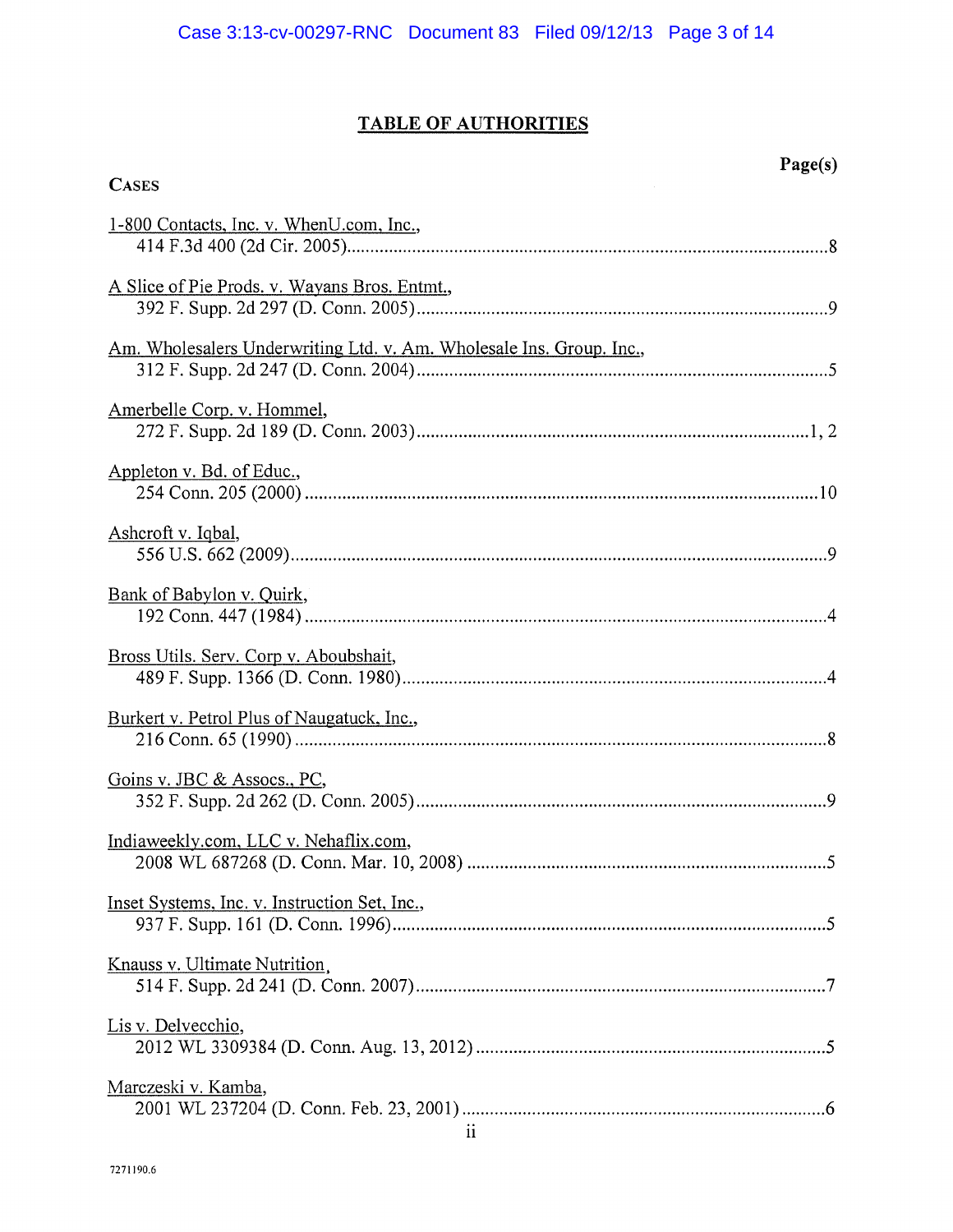# Case 3:13-cv-00297-RNC Document 83 Filed 09/12/13 Page 4 of 14

| Mashantucket Pequot Tribe v. Redican,               |
|-----------------------------------------------------|
| Milne v. Catuogno Court Reporting Svs., Inc.,       |
| Mozes v. Welch,                                     |
| Nat'l Football League v. Miller,                    |
| New London County Mut. Ins. Co. v. Nantes,          |
| Nusbaum & Parrino, PC v. Collazo De Colon,          |
| Ryan v. Cerullo,                                    |
| Success Sys., Inc. v. Lynn,                         |
| Vertrue Inc. v. Meshkin,                            |
| Warren v. Conn. Cmty. for Addiction Recovery, Inc., |

# **STATUTES**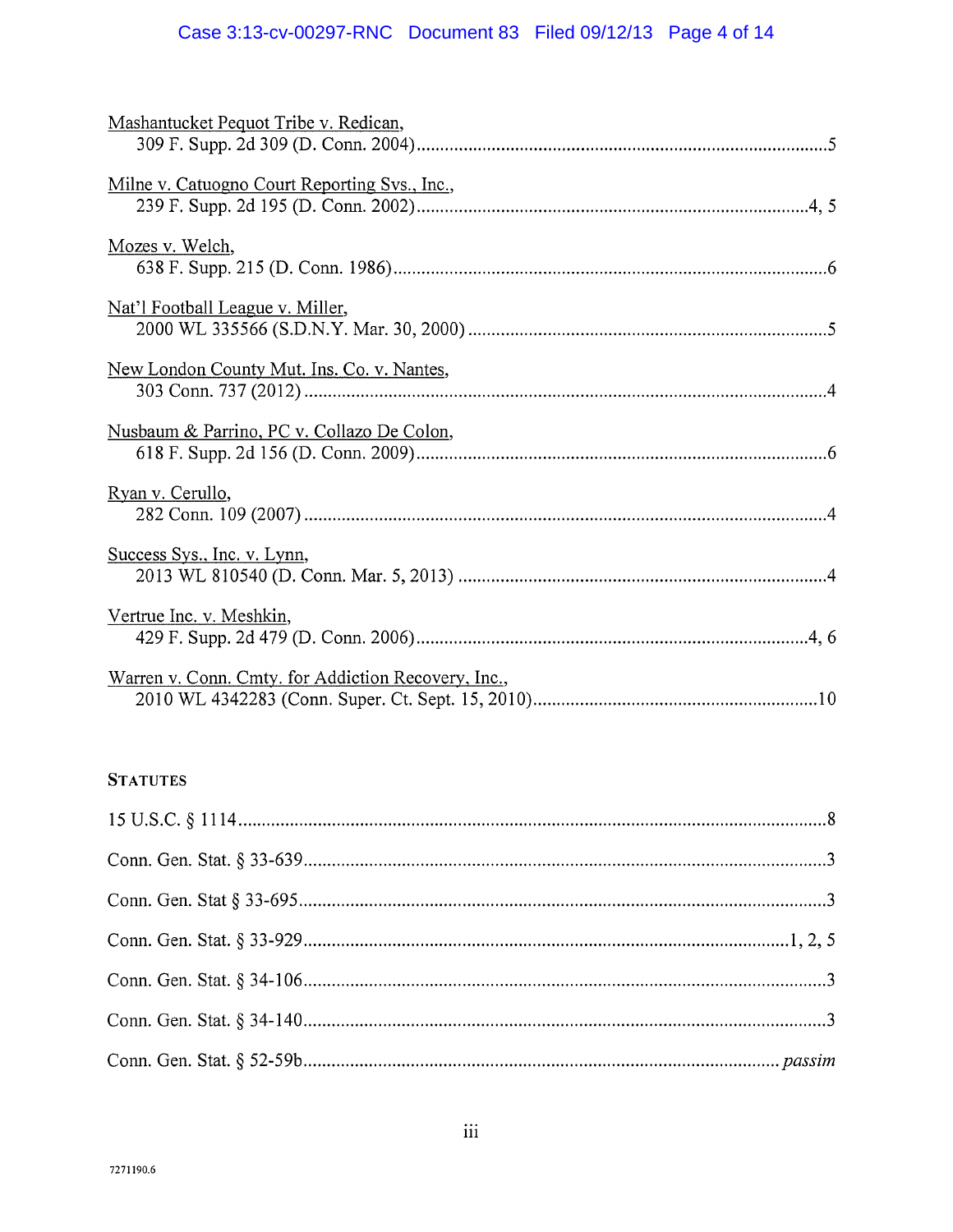#### Case 3:13-cv-00297-RNC Document 83 Filed 09/12/13 Page 5 of 14

Defendant International Sailing Federation Limited ("ISAF") submits this reply memorandum of law in further support of its motion to dismiss the amended complaint of plaintiffs Bruce Kirby, Inc. and Bruce Kirby (collectively "Kirby").

#### POINT I: THE COURT LACKS PERSONAL JURISDICTION OVER ISAF

#### A. Conn. Gen. Stat. Section 33-929 Does Not Provide Jurisdiction Over ISAF

ISAF is a foreign corporation organized under the Isle of Man Companies Act 1931. Smithwick Decl.  $\parallel$  2. Conn. Gen. Stat. § 33-929 is the Connecticut long-arm statute which applies to foreign corporations such as ISAF. See Amerbelle Corp. v. Hommel, 272 F. Supp. 2d 189, 194-95 (D. Conn. 2003). Kirby alleges that the Court has jurisdiction under Conn. Gen. Stat.  $\S 33-929(f)(3)$  and (4) because ISAF produces, manufactures, or distributes goods in Connecticut and because ISAF committed a tort in Connecticut. These arguments must fail.

### 1. ISAF Does Not Produce, Manufacture, or Distribute Any Goods In Connecticut

Kirby argues that the Court has jurisdiction over ISAF under Conn. Gen. Stat  $\S$  33- $929(f)(3)$  because ISAF allows a plaque to be issued to Laser Sailboat manufacturers whose Laser Sailboats may subsequently be sold in Connecticut. ISAF demonstrated in its Memorandum of Law in Support of its Motion to Dismiss ("ISAF MOL") that ISAF's involvement in the "issuing" of each plaque is extremely limited and does not constitute the production, manufacture or distribution of a good for the purposes of Connecticut's long-arm statute. ISAF MOL at 8-9. Kirby's entire response on this point consists of the conclusory statement that "the ISAF Plaque is an essential element of the Kirby sailboat," and that ISAF "receives a royalty for each plaque affixed to a Kirby Sailboat being sold in Connecticut." Opp. at 10. These conclusory assertions are far from sufficient to meet Kirby's burden of demonstrating that ISAF produced, manufactured or distributed goods in Connecticut.

1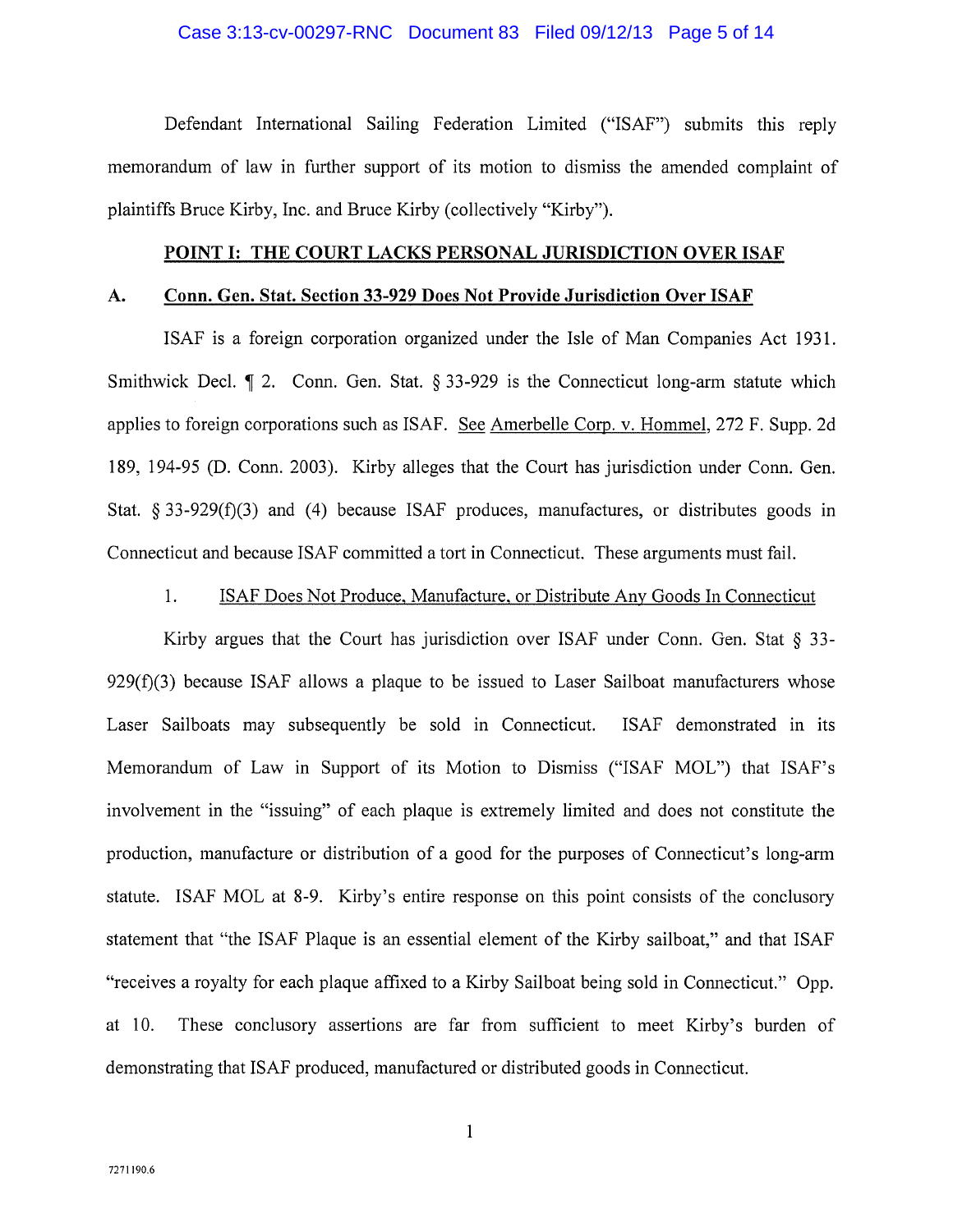### 2. ISAF Has Not Committed a Tort in Connecticut

Kirby alleges personal jurisdiction is proper under Conn. Gen. Stat.  $\S 33-929(f)(4)$ because ISAF "committed tortious conduct in Connecticut by issuing ISAF Plaques for Kirby Sailboats sold in Connecticut." Opp. at 10. This argument fails because "jurisdiction may be founded on § 33-929 $(f)(4)$  only if the tortious conduct occurred in Connecticut, regardless of whether the injury was felt in Connecticut," Amerbelle Corp., 272 F. Supp. 2d at 194, and Kirby does not point to any action taken by ISAF in Connecticut. Kirby does not dispute that ISAF issues plaques in England or the Isle of Man to manufacturers outside of Connecticut. Absent conduct by ISAF in Connecticut,  $\S 33-929(f)(4)$  cannot provide a basis for jurisdiction.

## B. Conn. Gen. Stat. Section 52-59b Does Not Provide Jurisdiction Over ISAF

### 1. Section 52-59b Does Not Apply to ISAF

Kirby apparently recognizes that jurisdiction is lacking under Conn. Gen. Stat. § 33-929, and thus argues that this Court should ignore the fact that ISAF is a corporation and apply Conn. Gen. Stat. § 52-59b, which governs jurisdiction over individuals, partnerships, and voluntary associations and which courts have also applied to limited liability companies ("LLCs"). Opp. at 4. Kirby cannot dispute the fact that ISAF is not actually an LLC since ISAF is a corporation formed under the Isle of Man Companies Act 1931 and not an LLC formed under the Isle of Man's Limited Liability Companies Act 1996 and 1999. Napier Decl. ¶ 2. Kirby's only rationale for his unique argument for applying Conn. Gen. Stat. § 52-59b is his claim that one aspect of ISAF's corporate structure is similar to a feature found in LLCs and that the Court should thus reclassify ISAF as an LLC despite the fact that it is not actually an LLC. See Opp. at 4. Not surprisingly, Kirby does not cite a single case for the proposition that courts may ignore a company's corporate structure and the governing statute under which a company is formed and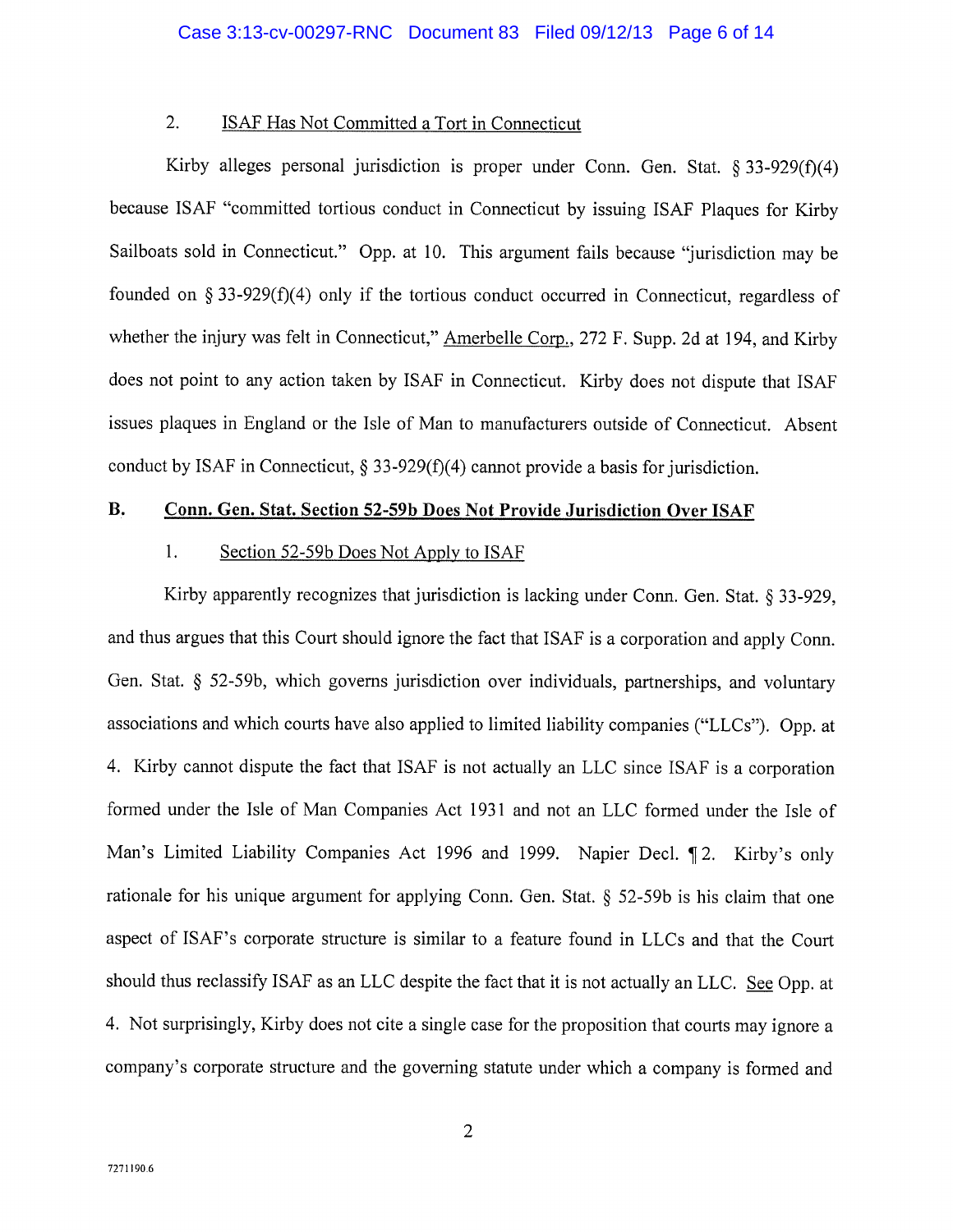apply the long arm statute for partnerships to a corporation.<sup>1</sup>

The utter lack of case law support for Kirby's assertion that the Court can ignore ISAF's corporate structure and treat ISAF as an LLC even though it is not an LLC dooms Kirby's argument. Even if the Court considered whether to treat ISAF as an LLC, Kirby's argument still fails. The sole rationale Kirby provides for applying § 52-59b is his assertion that ISAF is similar to an LLC because it is a "limited by guarantee company in which members' liability is limited to the amount they have agreed to contribute to the company's assets." Opp. at  $4.^2$  Kirby does not dispute that ISAF acts like a corporation in all other respects. For instance, because it is organized under the Companies Act 1931, ISAF must have at least two directors who are charged with a duty to manage the company. See Bus. Forms Pt. 1 at  $10$ . Similarly, under Connecticut law corporations are governed by directors, see Conn. Gen. Stat. § 33-639(a), whereas LLCs in both the Isle of Man and Connecticut are managed by their members, see Conn. Gen. Stat. § 34-140; Business Forms in the Isle of Man: Part 2 (attached as Ex. B to Connecticut law corporations are governed by directors, <u>see</u> Conn. Gen. Stat. § 33-639(a), whereas LLCs in both the Isle of Man and Connecticut are managed by their members, <u>see</u> Conn. Gen. Stat. § 34-140; Business Forms See Bus. Forms Pt. <sup>1</sup> at 9. Similarly, Connecticut corporations must generally hold an annual meeting, see Conn. Gen. Stat § 33-695, while Connecticut LLCs are only required to file an annual report, see Conn. Gen. Stat. § 34-106. As ISAF has many ofthe same characteristics as a Connecticut corporation and is organized under the Isle of Man Companies Act 1931 and not The Limited Liability Companies Act 1996 and 1999, Conn. Gen. Stat. § 52-59b does not apply.

<sup>&</sup>lt;sup>1</sup> All of the cases Kirby cites stand for the proposition that  $\S$  52-59b applies to companies denominated and formed as LLCs. See Opp. at 4.

<sup>&</sup>lt;sup>2</sup> The Isle of Man Companies Act 1931 provides for companies limited by shares, limited by guarantee, limited by guarantee and having a share capital, and having a share capital with unlimited liability. See Business Forms in the isle of Man: Part <sup>1</sup> (attached as Ex. A to Napier Decl.) at 4. Under Kirby's approach, different companies organized under the same law could be subject to different long-arm statutes and different jurisdictional standards.

<sup>&</sup>lt;sup>3</sup> Under the Isle of Man Companies Act 1931 shareholders of public companies are called "members," highlighting the dangers of relying on superficial labels or one of a company's characteristics in determining whether it is more similar to a corporation or LLC. See Bus. Forms Pt. 1 at 4, 9; Isle of Man Companies Act 1931, p. 29 (Definition of Member), available at: http://www.gov.im/lib/docs/ded/companies/acts/companiesact1931\_1.pdf.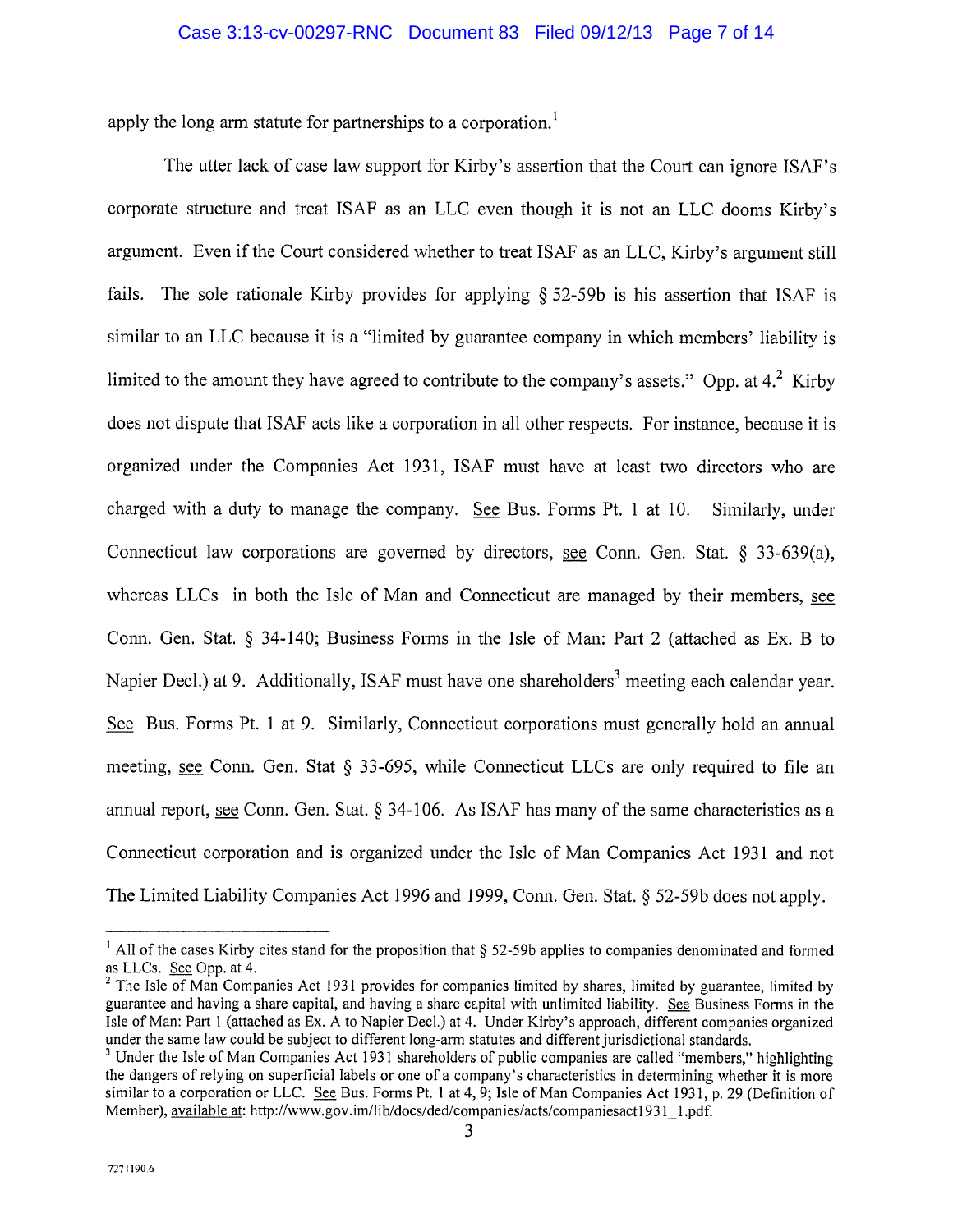### 2. Section 52-59b Does Not Provide Jurisdiction Over ISAF

Even if the Court were to apply Conn. Gen. Stat. § 52-59b, jurisdiction is still lacking. Kirby alleges that this Court has jurisdiction over ISAF under  $\S 52-59b(a)(2)$  because ISAF has committed a tort in Connecticut and under § 52-59b(a)(1) because ISAF transacts business in Connecticut. Opp. at 4. First, as explained above in section I(A)(2), ISAF has not committed a tort in Connecticut, and thus is not subject to personal jurisdiction under  $\S 52-59b(a)(2)$ . See, g, Success Sys.. Inc. v. Lynn, <sup>2013</sup> WL 810540, at \*4 (D. Conn. Mar. 5, 2013) (dismissing complaint for lack of jurisdiction where "there is no allegation or evidence that [defendant] himself committed a tortious act in Connecticut, which would provide a basis for personal jurisdiction under ... § 52-59b(a)(2)"); Bross Utils. Serv. Corp v. Aboubshait, 489 F. Supp. 1366, 1373-74 (D. Conn. 1980) ("[T]he court's determination that the tortious conduct of the corporate defendants occurred outside of Connecticut leads inexorably to the conclusion that Conn. Gen. Stat.  $\S 52-59b(a)(2)$  has no application here.").

Second, Kirby fails to allege that ISAF transacts business in Connecticut. "The term 'transacting business,' as used in § 52-59b(a)(l), 'is not broadly interpreted in Connecticut." Vertrue Inc. v. Meshkin, 429 F. Supp. 2d 479, 489-90 (D. Conn. 2006) (quoting Milne v. Catuogno Court Reporting Svs., Inc., 239 F. Supp. 2d 195, 198 (D. Conn. 2002)) (additional quotation omitted). Additionally,  $\S$  52-59b(a)(1) provides jurisdiction over "nonresidents who transact any business within" Connecticut only if "the cause of action arises out of such transaction." New London County Mut. Ins. Co. v. Nantes, 303 Conn. 737, 745 (2012) (quoting Bank of Babylon v. Quirk, 192 Conn. 447, 449 (1984)); accord Ryan v. Cerullo, 282 Conn. 109, 118 (2007).

Kirby alleges that ISAF engages in three activities which constitute "transacting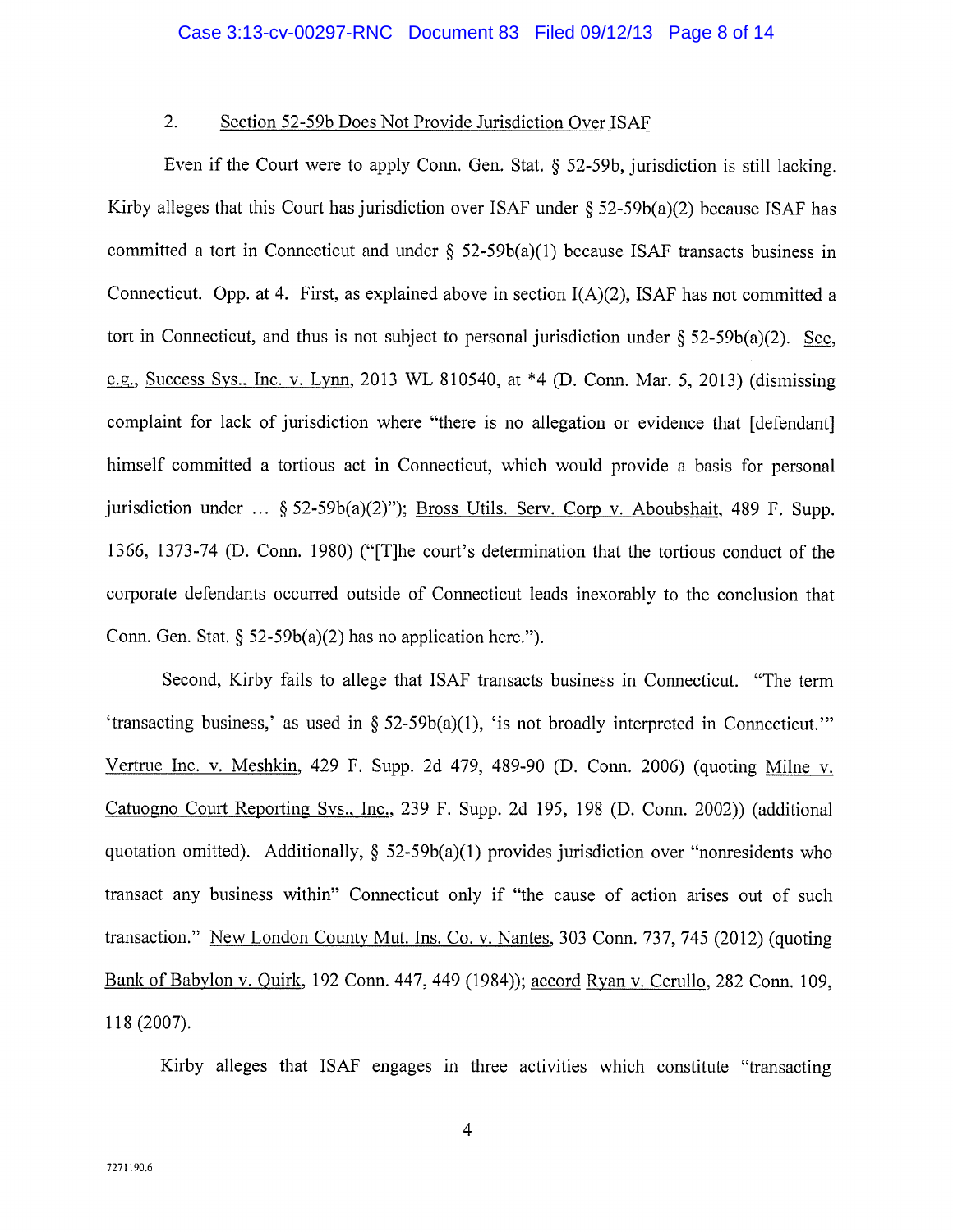#### Case 3:13-cv-00297-RNC Document 83 Filed 09/12/13 Page 9 of 14

business" for the purposes of Connecticut's long-arm statute: 1) issuing plaques; 2) maintaining a website; and 3) organizing and sponsoring races in Connecticut. Opp. at 5-8. None of these activities allow for jurisdiction under  $\S$  52-59b(a)(1).

Kirby's allegations that ISAF operates an interactive website and organizes and sponsors races are insufficient to subject ISAF to jurisdiction because they are unrelated to the causes of action Kirby asserts against ISAF. See Opp. at 7-8. The cases Kirby cites in support of his argument that the mere operation of a website confers jurisdiction deal with claims arising out of are a supported in the website and discuss different sections of the long-arm statute.<sup>4</sup> As Kirby does not allege that the website and discuss different sections of the long-arm statute.<sup>4</sup> As Kirby does not allege that his claims "arise out of' ISAF's website or its alleged organization or sponsorship of races in argument that the mere operation of a website confers jurisdiction deal with claim<br>the website and discuss different sections of the long-arm statute.<sup>4</sup> As Kirby doe<br>his claims "arise out of" ISAF's website or its allege

Kirby also alleges that ISAF transacted business in Connecticut because "[t]he ISAF Plaque is an essential element of the Kirby sailboat" which is sold in Connecticut, and ISAF receives a royalty for each boat sold in Connecticut. Opp. at 5-6. ISAF receives a fee when the builders (who are located outside of Connecticut) order plaques when they build the boats, not when a boat is sold.<sup>6</sup> ISAF MOL at 4; Smithwick Decl. ¶ 9. Kirby does not allege that any boats

<sup>&</sup>lt;sup>4</sup> See Opp. at 8 citing Lis v. Delvecchio, 2012 WL 3309384 (D. Conn. Aug. 13, 2012) (discussing website in context of Conn. Gen. Stat. § 52-59b(a)(2) and (3)); Indiaweekly.com, LLC v. Nehaflix.com, 2008 WL 687268 (D. Conn. Mar. 10, 2008) (whether tortious conduct on website provided jurisdiction under Conn. Gen. Stat. § 33-929(f)(4) or § 52-59b(a)(2)); Mashantucket Pequot Tribe v. Redican, 309 F. Supp. 2d 309 (D. Conn. 2004) (jurisdiction under Conn. Gen. Stat. § 52-59b(a)(3)); Nat'I Football League v. Miller, 2000 WL 335566 (S.D.N.Y. Mar. 30, 2000) (section of New York long-arm statute based on tort committed outside of New York). Kirby also cites Inset Systems, Inc. v. Instruction Set, Inc., 937 F. Supp. 161 (D. Conn. 1996), which suggests that online advertising Systems, Inc. V. Instruction Set, Inc., 937 F. Supp. 161 (D. Conn. 1996), which suggests that online advertising might confer jurisdiction under an old version of Connecticut's corporate long-arm statute based on business without more, is insufficient to confer jurisdiction. See, e.g., Am. Wholesalers Underwriting Ltd. v. Am. Wholesale Ins. Group. Inc., 312 F. Supp. 2d 247, 258-59 (D. Conn. 2004); Milne, 239 F. Supp. 2d at 201.

Despite Kirby's claim, ISAF does not actually organize or sponsor races in Connecticut, although information concerning races in Connecticut may be available on ISAF's website. Napier Decl. ¶¶ 3, 5. Each boat class chooses its own location for its events and the class then works directly with local yacht clubs to organize the race. Napier Decl. ¶ 4. ISAF has no role in the organization or conduct of the races. <u>Id.</u> ISAF does have an active role in sponsoring a limited number of races, but none of these races have ever been held in Connecticut. Napier Decl.  $6$  Revenue from plaques is a miniscule portion of ISAF's total revenue. For example, in 2012, ISAF received just £17,000 from all of the Laser class plaques it issued, or 0.9% of its annual income. Napier DecI. ¶ 6.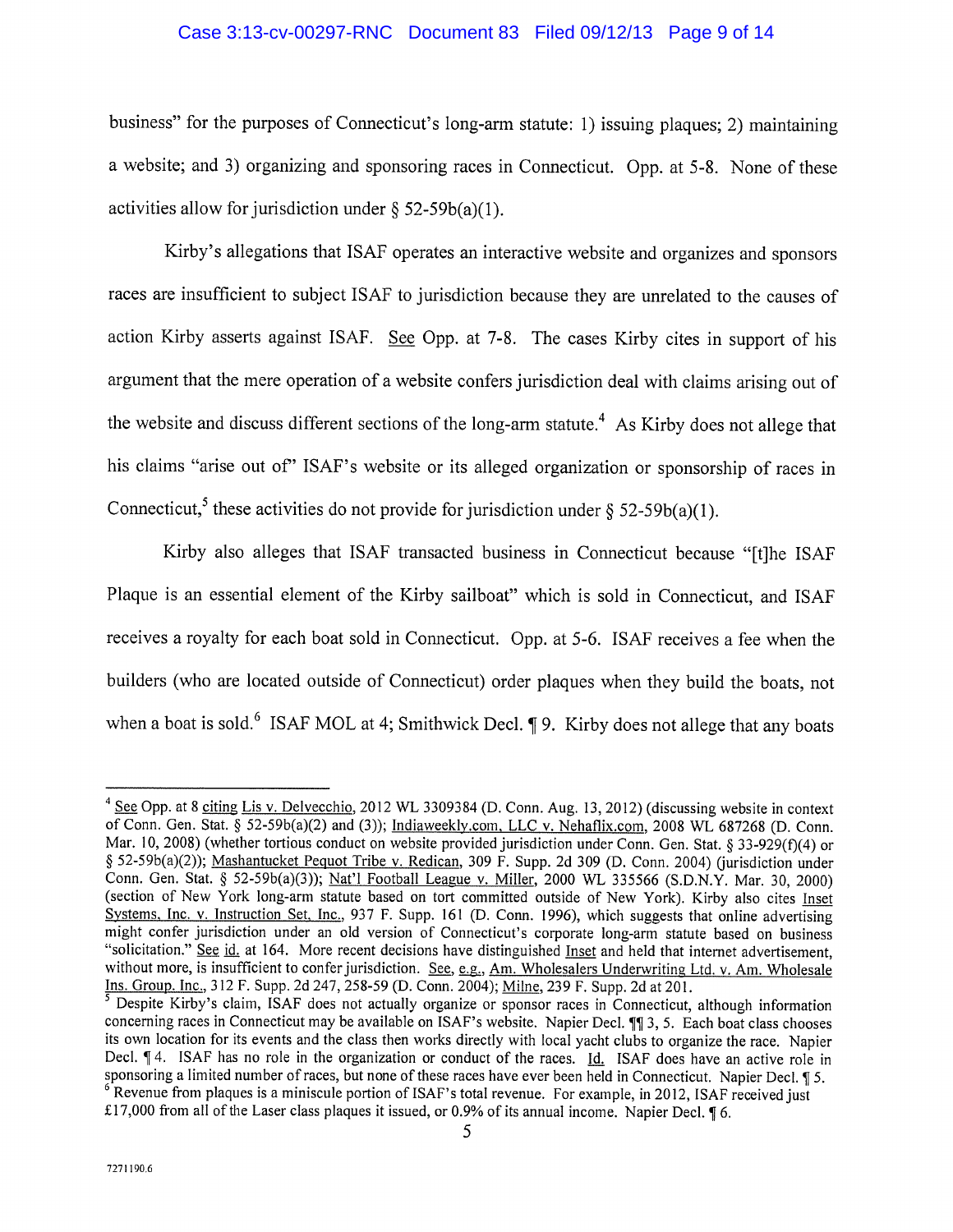#### Case 3:13-cv-00297-RNC Document 83 Filed 09/12/13 Page 10 of 14

are manufactured in Connecticut. Opp. at 5-6. Moreover, regardless of where the boats are built or sold, all of ISAF's activities concerning the plaques take place outside of Connecticut, and thus ISAF has not transacted business in Connecticut for the purposes of  $\S$  52-59b. See ISAF MOL at 4, 10; Marczeski v. Kamba, 2001 WL 237204, at \*3 (D. Conn. Feb. 23, 2001) ("There is no allegation that any of these three defendants ever personally transacted business in Connecticut, as contemplated by  $\S$  52-59b(a)(1)."); cf. Mozes v. Welch, 638 F. Supp. 215, 223 (D. Conn. 1986) (no jurisdiction over corporate directors where contacts were "based solely on allegations of symbiotic relationship rather than individual contacts").

In determining whether a foreign defendant transacts business in Connecticut, courts do not "apply a rigid formula but balance<sup>[]</sup> considerations of public policy, common sense, and the chronology and geography of the relevant factors." Nusbaum & Parrino, PC v. Collazo De Colon, 618 F. Supp. 2d 156, 161 (D. Conn. 2009) (quotation omitted). Some factors which courts consider are:

(1) 'whether the defendant has an on-going contractual relationship with a Connecticut corporation;' (2) 'whether the contract was negotiated or executed in Connecticut and whether, after executing a contract with a Connecticut business, the defendant visited Connecticut for the purpose of meeting with the parties to the contract regarding the relationship'; (3) 'what the choice of law clause is in any such contract,' and (4) 'whether the contract requires franchisees to send notices and payments into the forum state or subjects them to supervision by the corporation in the forum state.'

Vertrue Inc., 429 F. Supp. 2d at 490 (quotation and alterations omitted). None of these factors are dispositive, courts "examine 'the nature and quality,' rather than the amount of Connecticut contacts to determine whether there was purposeful activity."  $Id.$  None of these factors are present here, so ISAF is not subject to personal jurisdiction under  $\S$  52-59b(a)(1).

## C. Jurisdiction Would Violate Due Process

"[D]ue process requires that there be some act by which the defendant purposefully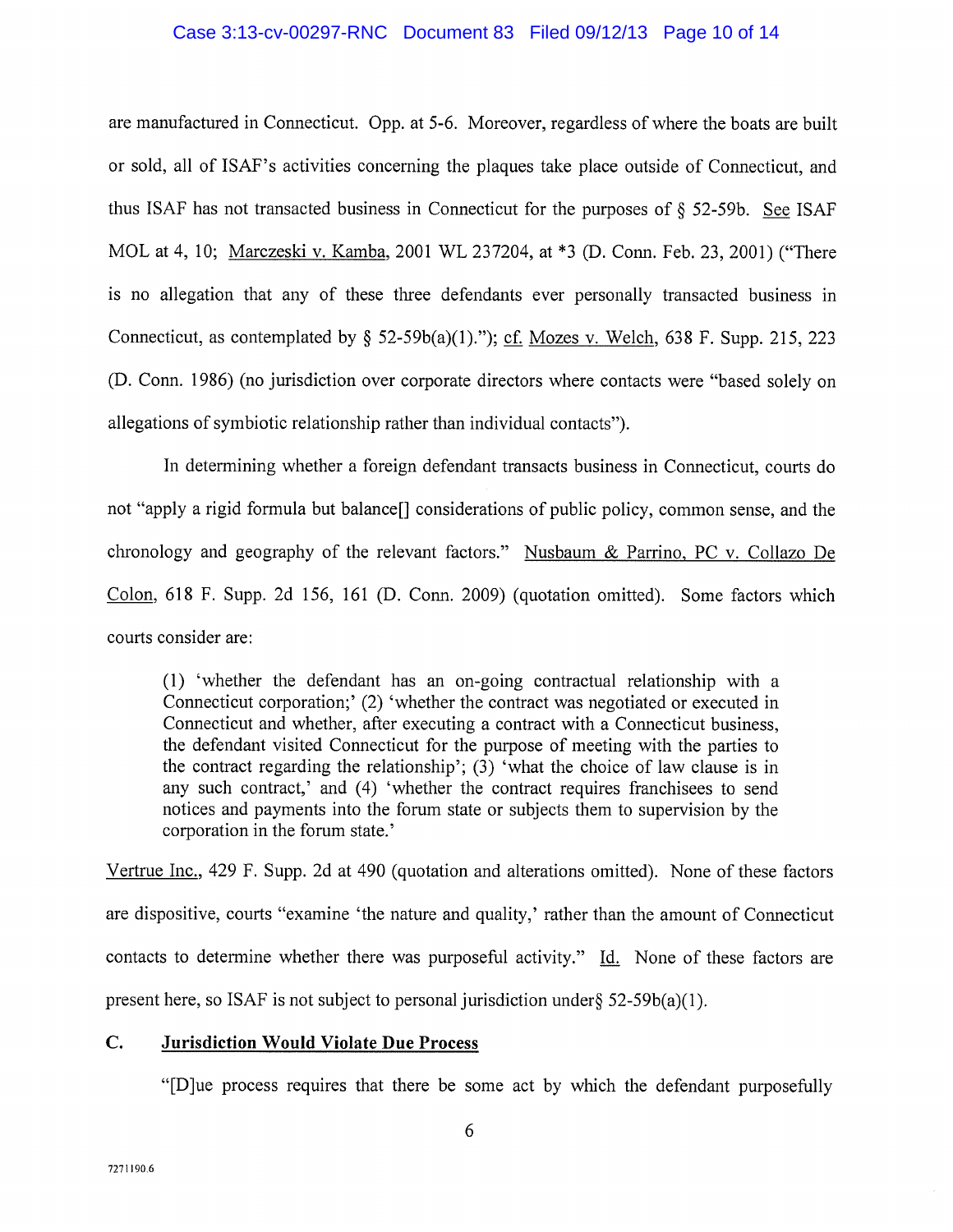#### Case 3:13-cv-00297-RNC Document 83 Filed 09/12/13 Page 11 of 14

availed itself of the privilege of conducting activities within Connecticut, thus invoking the benefits and protections of its laws." Knauss v. Ultimate Nutrition 514 F. Supp. 2d 241, 248 (D. Conn. 2007) (quotation and alteration omitted). This requirement may be met "by either specific jurisdiction (if the suit arises from the defendant's contacts with the forum) or general jurisdiction (based on defendant's 'continuous and systematic' contacts with the forum state)." Id. (quotation omitted). Kirby alleges that the Court has specific jurisdiction over ISAF because ISAF knew that Connecticut dealers were selling Laser class boats and "ISAF controlled the determination of whether plaques were issued for boats entering the state of Connecticut." Opp. at 10. Kirby also claims that ISAF intentionally directed its activities at Connecticut residents by issuing "plaques confirming the certification of Kirby Sailboats sold to residents of the State of Connecticut." Opp. at 11. ISAF does not control where builders sell their boats and does not have any direct contacts when a builder purchases plaques. Napier Decl. ¶ 7. ISAF's contacts with ILCA regarding plaques do not occur in Connecticut, and the plaques are issued to builders outside of Connecticut *before* the boats are built or sold. Napier Decl. ¶ 8, 9. Accordingly, this Court lacks specific jurisdiction over ISAF, and Kirby has failed to meet his burden of showing that jurisdiction over ISAF would not violate due process.

#### POINT II: THE AMENDED COMPLAINT FAILS TO STATE A CLAIM

#### A. Claims I and II Do Not State Claims for Trademark Counterfeiting and Infringing

Kirby acknowledges that ISAF stopped issuing plaques containing the Kirby trademark at his request. Opp. at 5-6, 13. This is fatal to Kirby's claims for trademark counterfeiting and infringing. In an attempt to salvage his claims, Kirby asserts that his complaint alleges that ISAF "continues to issue the infringing ISAF Plaques bearing the Kirby trademark." Opp. at 13. Kirby cannot disavow his own recognition that ISAF is not infringing his trademark because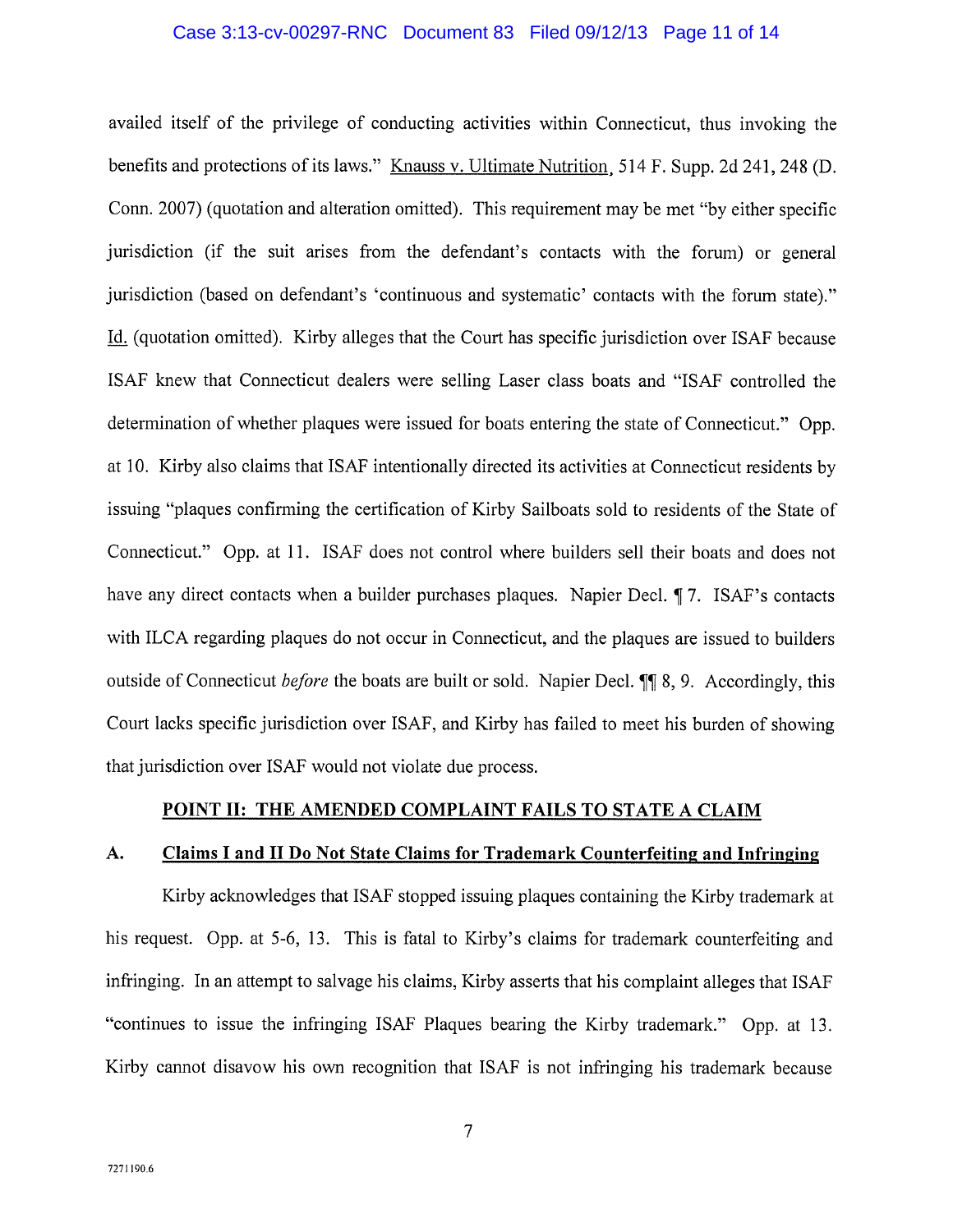#### Case 3:13-cv-00297-RNC Document 83 Filed 09/12/13 Page 12 of 14

ISAF stopped using that mark afier Kirby's request. Moreover, even if Kirby has alleged that ISAF continues to issue plaques with his trademark, he has failed to allege that ISAF has any role in the *sale or advertising* of the Laser class boats as he is required to do to state a claim under 15 U.S.C.  $\S$  1114. See Opp. at 13; ISAF MOL at 13 (citing 1-800 Contacts, Inc. v. WhenU.com, Inc., 414 F.3d 400, 406-07 (2d Cir. 2005)).

### B. Claim III Does Not State a CUPTA Claim Against ISAF

CUPTA only applies "to parties that have engaged in the advertising, selling, renting, leasing or distribution of goods." Burkert v. Petrol Plus of Naugatuck, Inc., 216 Conn. 65, 85 (1990). Kirby does not attempt to rebut ISAF's argument that it does not engage in the "advertising, renting, leasing or distribution of goods" for the purposes of CUPTA. See ISAF MOL at 14-15; Opp. at 13-15. As Kirby fails to allege that ISAF has engaged in the advertising, renting, leasing or distribution of goods, he fails to state a claim that ISAF has violated CUPTA.

Instead, Kirby assumes that CUPTA applies to ISAF and claims that he has sufficiently alleged that ISAF has tortiously interfered with his contractual rights with the builders by continuing to issue plaques, approving ILCA's rule change, and failing to obtain Kirby's authorization for a "2002 Olympic Sailing Agreement."<sup>7</sup> He also argues that ISAF's alleged Lanham Act violations are an automatic CUPTA violation. Opp. at 13-15. These arguments fail as Kirby has failed to state a claim for tortious interference with contract or violation of the Lanham Act, as explained more fully in sections  $II(A)$  and  $II(D)$ .

Kirby claims that ISAF's approval of ILCA's rule change is tortious interference with his contract rights because "ISAF and ILCA made [the] rule change without the authorization of Kirby and in violation of the ISAF agreement." Opp. at 14. Although he now claims that the rule change violates the ISAF agreement, Kirby did not allege this in the complaint and has not

 $\frac{7}{1}$  It appears that "2002" is a typo and this should be a reference to the 2016 Olympics.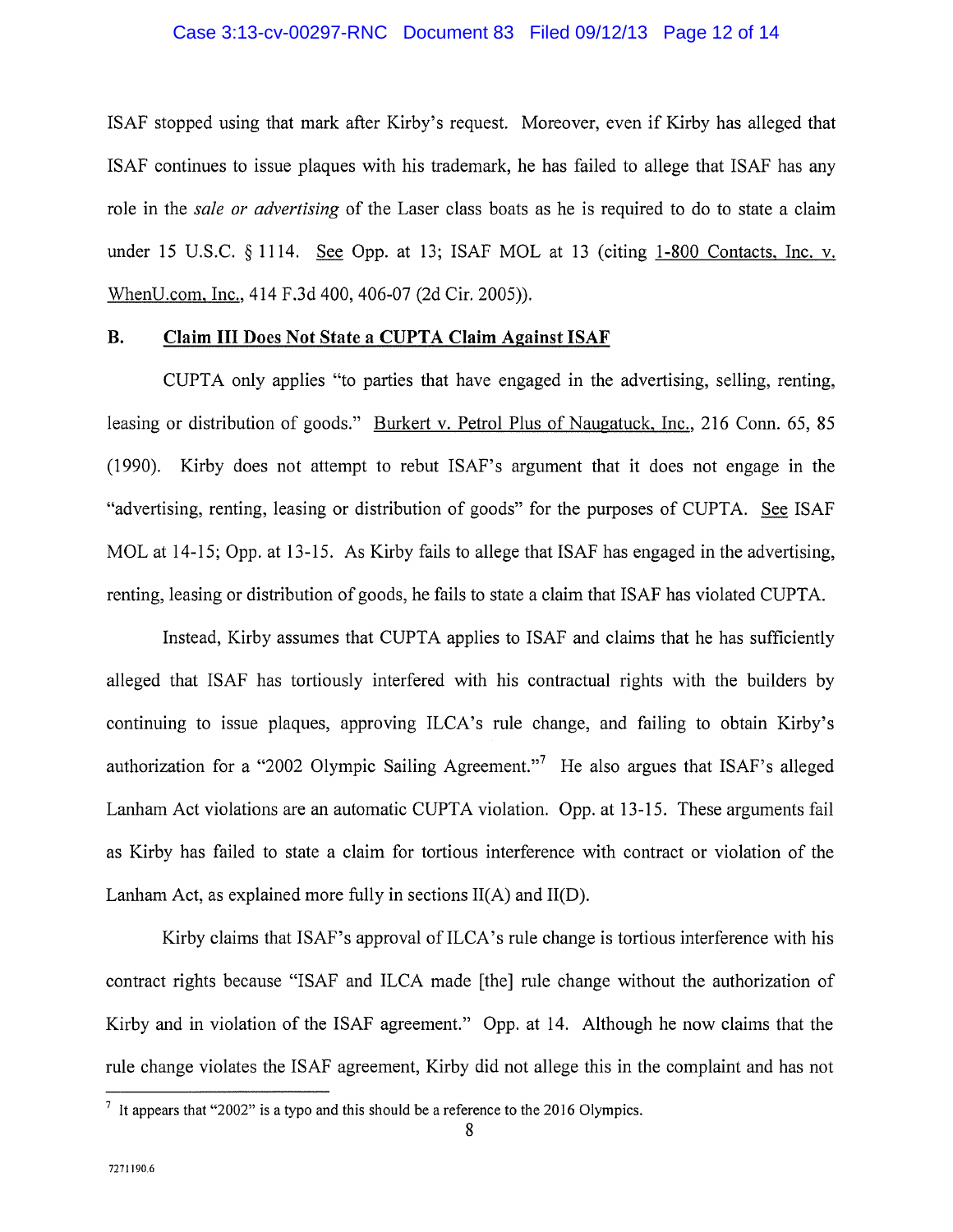#### Case 3:13-cv-00297-RNC Document 83 Filed 09/12/13 Page 13 of 14

brought a claim against either ISAF or ILCA for breach of the ISAF agreement. Notably, that agreement is the only contract between ISAF and Kirby, and it contains a mandatory arbitration provision requiring all disputes to be arbitrated in London. If Kirby believes that ISAF has violated the ISAF agreement, his remedy is to bring an arbitration in London as provided for by the contract. Moreover, the ILCA rule change does not affect any of Kirby's contracts with the builders. Any obligations the builders had towards Kirby remain. Moreover, as explained below in Section 11(D), Kirby has not alleged that ISAF intended to interfere with his contractual rights.

In an attempt to save his CUPTA claim, Kirby makes a new allegation that ISAF violated his rights by failing to obtain his authorization for the Olympic Agreement. Kirby's complaint does not mention the Olympic Agreement, accordingly it cannot be considered in determining whether Kirby has stated a claim for relief. See Ashcroft v. Iqbal, 556 U.S. 662, 678 (2009).

## C. Claim IV Does Not State a Misappropriation of Rights of Publicity Claim

Kirby alleges that "ISAF's infringement of Kirby's trademark and their misappropriation of his publicity rights have separately violated Kirby's rights to his trademark and his rights to his personal name and public image." Opp. at 15-16. This argument ignores that Kirby's trademark and publicity rights claims are the same: both allege that ISAF has allowed the use of Kirby's name on the Laser class boats without his permission. Claims are properly dismissed as duplicative when the elements of the claims are premised on the same conduct and contain the same elements. See A Slice of Pie Prods. v. Wayans Bros. Entmt., 392 F. Supp. 2d 297, 316 (D. Conn. 2005); cf. Goins v. JBC & Assocs., PC, 352 F. Supp. 2d 262, 266 (D. Conn. 2005) ("a suit is duplicative, and claims would be precluded, where the same or connected transactions are at issue and the same proof is needed to support the claims in both suits") (quotation omitted).

Additionally, the plaques are produced and distributed by ILCA, and ISAF has no interest

9